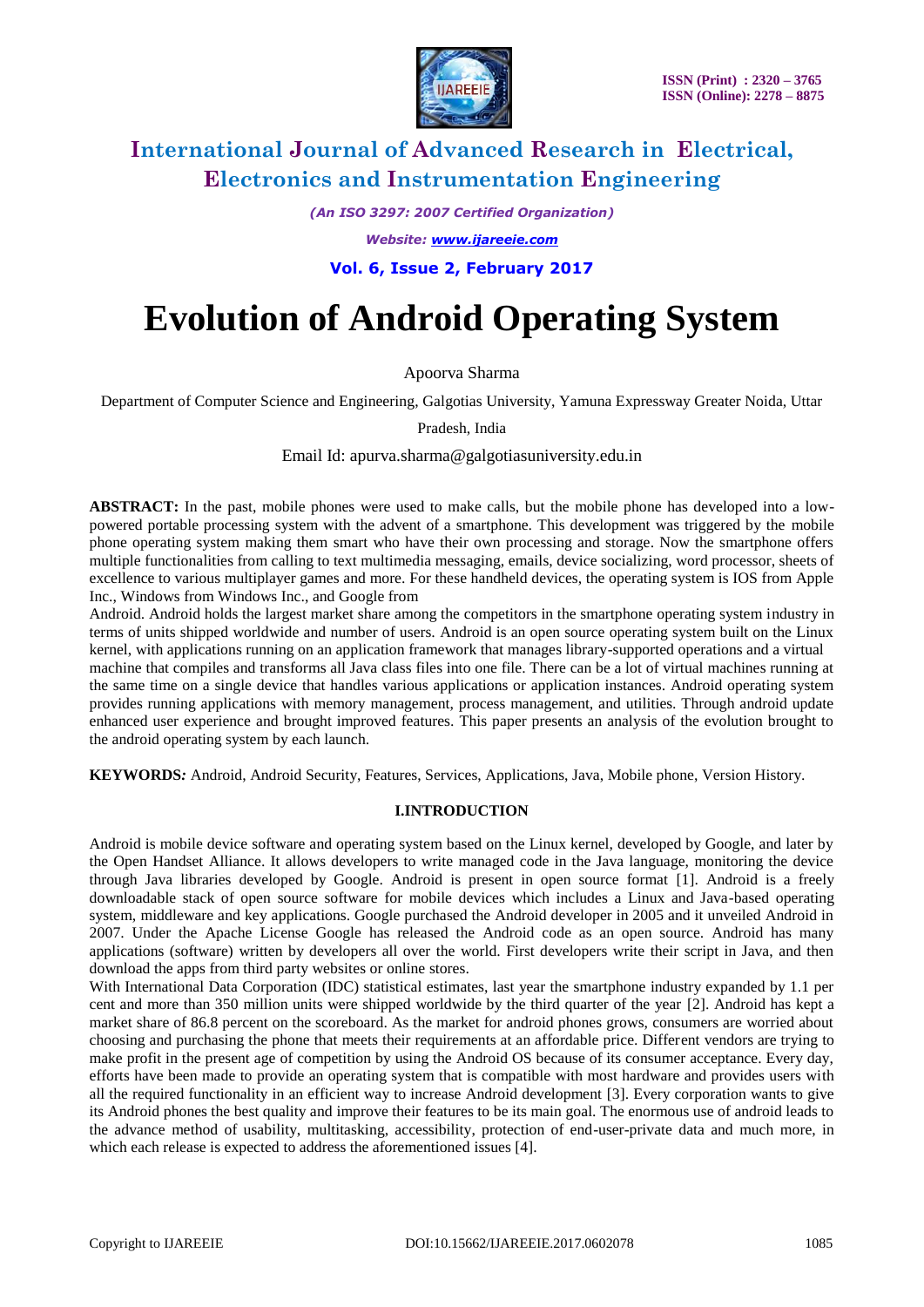

*(An ISO 3297: 2007 Certified Organization)*

#### *Website: [www.ijareeie.com](http://www.ijareeie.com/)*

### **Vol. 6, Issue 2, February 2017**

### **II.VERSION HISTORY**

As of its release, Android is updating day by day. These updates mainly focus on fixing bugs and adding new features to the base operating system to provide a more comfortable environment. Typically every latest version of the Android operating system is created under a code name based on a dessert object. Recent updates included Cupcake and Donut. Android's latest releases are:

#### *1.0 to 1.1:*

Android produced its official debut with Android 1.0 in 2008— a release so dated it didn't even have a trendy codename. Things were pretty simplistic back then, but the applications included a suite of early Google apps such as Gmail, Maps, Calendar and YouTube, all of which were incorporated into the OS [5].

#### *1.5 (Cupcake):*

With the introduction of Android 1.5 Cupcake in early 2009, the tradition of naming for versions of Android has been born. Cupcake implemented several refinements to the Android app, including the first on-screen keyboard - something that would be inevitable as phones moved away from the physical keyboard layout that was once commonplace. Cupcake also developed the framework for third-party device widgets, which would quickly become one of Android's most distinguishing features, and it introduced the platform's first-ever video recording function.

#### *1.6 (Donut):*

Android 1.6, Donut, was rolled into the world in 2009. Donut filled in some important holes in the center of Android, including the ability of the OS to operate on a variety of different screen sizes and resolutions— a factor that would be critical over the coming years. It also added support for CDMA networks such as Verizon, which would play a key role in the imminent proliferation of Android.

#### *2.0 to 2.1 (Eclair):*

Revamping the user interface, and introducing support for HTML5 and Exchange ActiveSync 2.5.

#### *2.2 (Froyo):*

It implemented performance enhancements with JIT and Chrome V8 JavaScript engine optimization, and integrated Wi-Fi hotspot tethering and Adobe Flash support [6].

#### *2.3 (Gingerbread):*

This enhanced the user interface, strengthened soft keyboard and copy / paste features and introduced Near Field Communication support.

#### *3.0 (Honeycomb):*

A tablet-oriented update supporting larger screen devices and adding many new user interface technologies, enabling multi-core processors and graphics hardware acceleration. The Honeycomb SDK was released, and in February 2011, the first computer using this version, the Motorola Xoom laptop, went on sale. Google has decided to withhold the source code for development which calls into question this Android release's "openness." Google says this is done to avoid manufacturers placing a tablet-specific OS on phones, much like the autumn before, where smartphone manufacturers put a non-tablet-optimized phone OS (Android 2.x) on their tablets leading in bad user experiences.

#### *4.0 (Ice Cream Sandwich):*

It is a version of operating system Android mobile created by Google. Unveiled on October 19, 2011, Android 4.0 builds on the major changes made by the tablet-only version of Android 3.0 "Honeycomb" in an effort to create a unified platform for both smartphones and tablets while simplifying and modernizing Android's overall experience with a new set of human interface guidelines. As part of these efforts, a new visual appearance codenamed "Holo" was introduced by Android 4.0 which is built around a cleaner, minimalist design and a new default typeface called Roboto.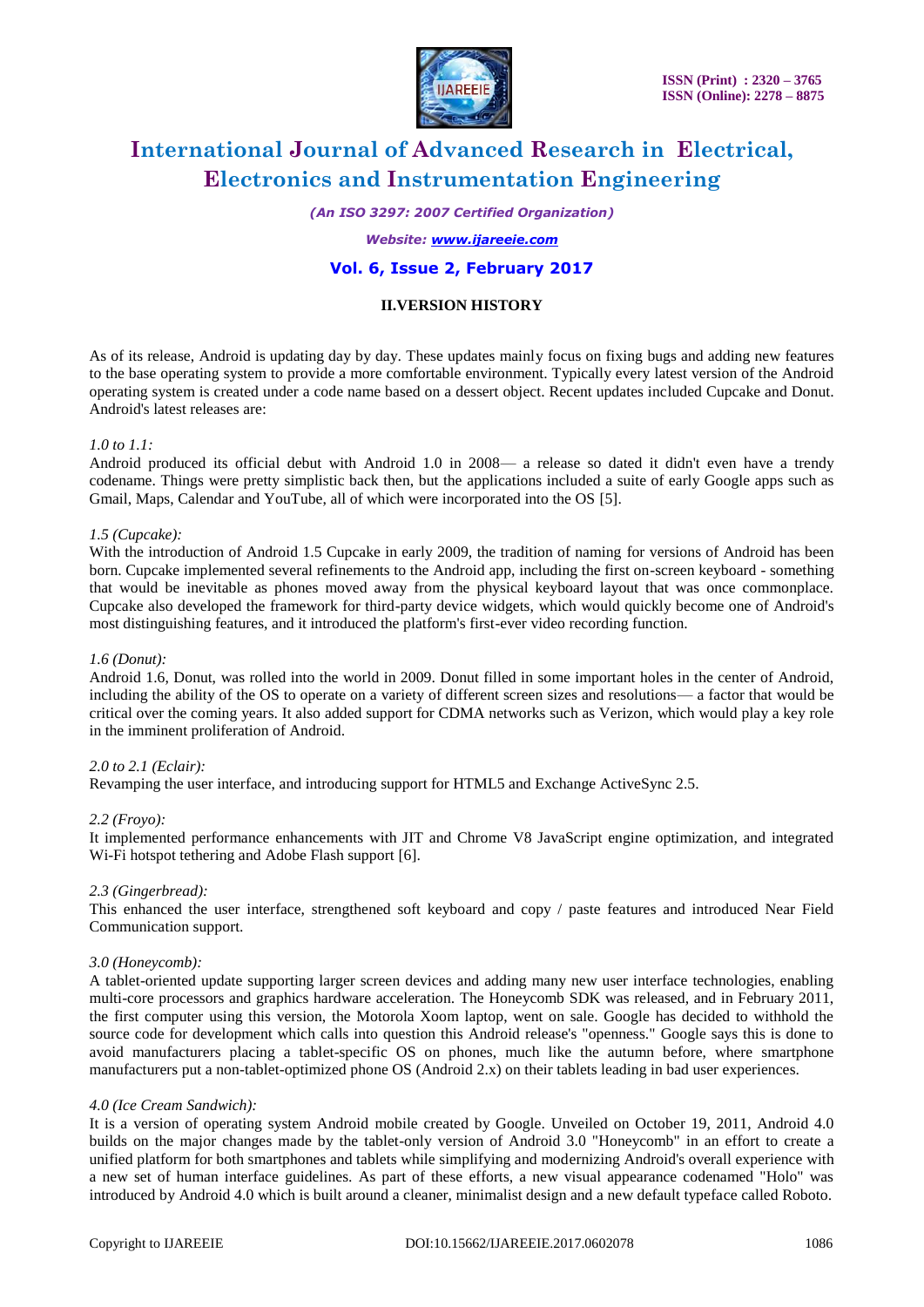

*(An ISO 3297: 2007 Certified Organization)*

#### *Website: [www.ijareeie.com](http://www.ijareeie.com/)*

### **Vol. 6, Issue 2, February 2017**

#### *4.1 to 4.3 (Jelly Bean):*

Spread through three impactful versions of Android, the 2012 and 2013 launches of Jelly Bean focused on the fresh base of ICS and made significant steps in fine tuning and building on it. The releases added plenty of poise and polish to the operating system, and made Android more inviting to the average user a long way. Apart from graphics, Jelly Bean produced first glimpse of Google Now — the amazing predictive-intelligence tool that has unfortunately become glorified news feed ever since. It gave expandable and interactive alerts, an improved voice search system, and a more advanced system for generally displaying search results, focusing on card-based results that attempted to respond directly to question [7].

#### *4.4 (KitKat):*

Late-2013 arrival of KitKat marked the end of the dark era of Android, as the Gingerbread blacks and the Honeycomb blues eventually made their way out of the operating system. Lighter textures and more subtle highlights have taken their place, with a clear status bar and white icons that offer the OS a more modern feel. Android 4.4 saw the earliest version of OK Google" support — but in KitKat, the hands-free activation prompt only operated while phone was already on, and were either on home screen or inside the Google app. KitKat debuted on Google's Nexus 5 on October 31, 2013 and was optimized to run on a wider range of devices than previous versions of Android, with a recommended minimum of 512 MB of RAM; these improvements were internally referred to as Google's "Project Svelte." The minimum amount of RAM available for Android is 340 MB, and smartphones with a RAM of less than 512 MB will identify themselves as "low RAM" devices.

#### *5.0/5.1.1(Lollipop):*

With its Android 5.0 Lollipop update in fall 2014, Google practically reinvented Android once more. Lollipop launched the current Material Design model, adding a whole new look to Android, its devices and even other Google products. The card-based idea that had been spread throughout Android became a core UI pattern that would guide the appearance everything from notifications that now showed up for at-a-glance access on the lock screen to the Recent Apps list, which took on an unabashedly card-based look. Lollipop implemented plenty of new features to Android, such as actually hands-free voice control via the "OK, Google" command, multiple user support on phones, and a priority mode to help manage notification. Unfortunately it changed so much that it also introduced a bunch of troubling bugs, many of which wouldn't be completely ironed out until the release of 5.1 the following year.

#### *6.0 (Marshmallow):*

In the big scheme of things, Marshmallow was a relatively minor release of Android one that seemed more like a 0.1 level upgrade than anything that warranted a full-number boost. But it began Google's trend of launching one new version of Android per year and that version still gets its own full number. The most attention-grabbing part of Marshmallow was a screen-search feature called Now on Tap — something that had loads of promise that wasn't fully exploited. Google never optimized the system completely and the next year ended up gradually removing the logo and putting it out of the spotlight [8].

#### *7.0 And 7.1 (Nougat):*

Google's 2016 releases of Android Nougat provided Android with a native split-screen mode, a new bundled-by-app notification management system, and a Data Saver feature. Nougat has also introduced a few smaller but still important features, such as an Alt-Tab-like shortcut to snap between devices. Perhaps most crucial among Nougat's updates, however, was the introduction of the Google Assistant— which came alongside Google's unveiling of the first fully self-made tablet, the Pixel, just two months after Nougat's release. The Assistant will continue to be a critical component of Android and most other Google products, and is arguably the biggest move the company is making today.

#### *8.0 And 8.1 (Oreo):*

Android Oreo introduced a range of pleasantries to the platform such as a native picture-in-picture mode, a snoozing notification option, and notification channels that provide fine control over how apps will warn you. The 2017 release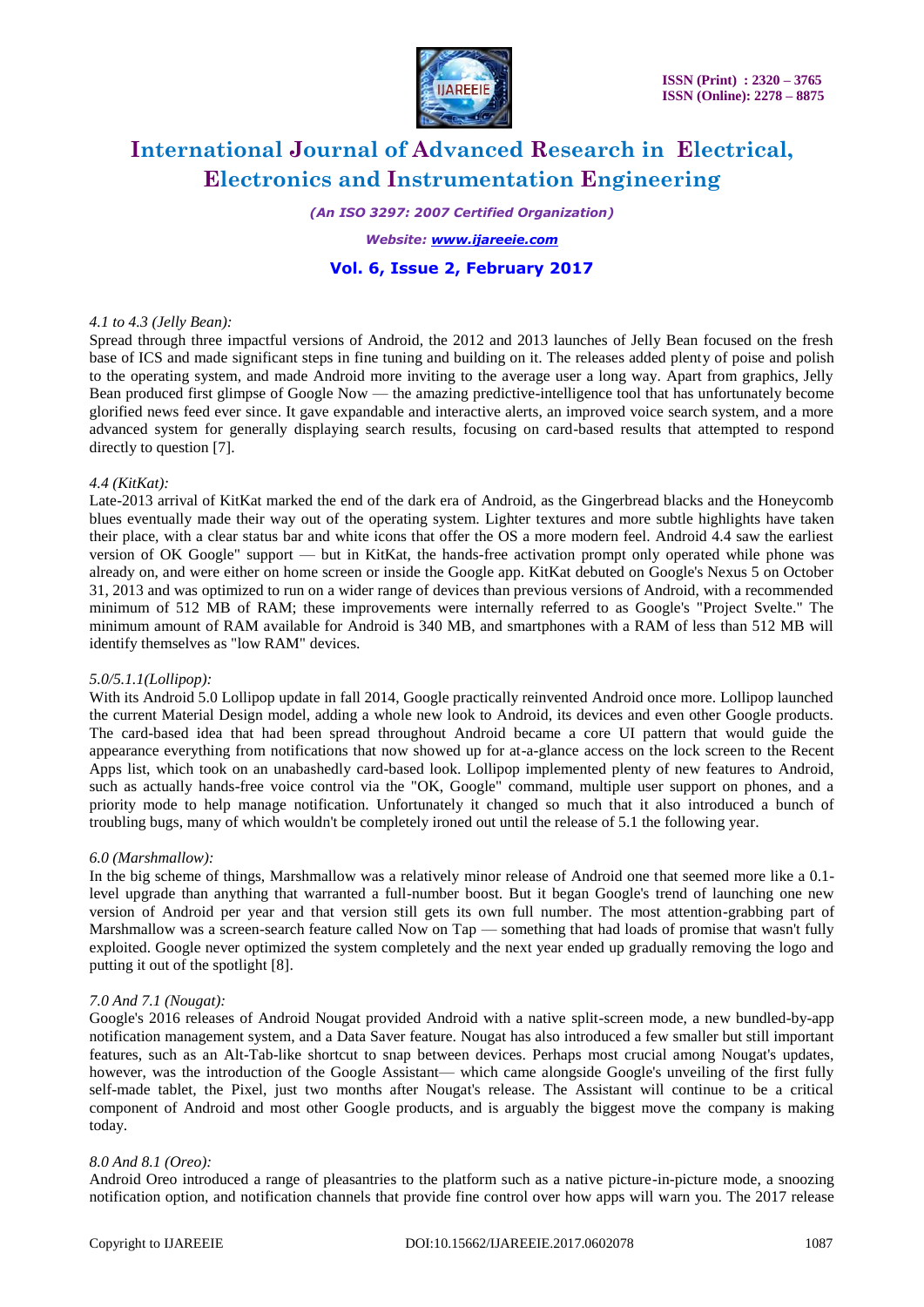

*(An ISO 3297: 2007 Certified Organization)*

*Website: [www.ijareeie.com](http://www.ijareeie.com/)*

# **Vol. 6, Issue 2, February 2017**

also included notable elements which supported the mission of Google to align Android and Chrome OS and improve the experience of using Android apps on Chrome books, and this was the first Android version to incorporate Project Treble — an innovative effort to create a modular Android code base with the hope of making timely software updates simpler for device-makers.

#### *9 (Pie):*

In August 2018, Android Pie's freshly baked scent, a.k.a. Android 9, wafted into the Android ecosystem. Pie's most formative reform was its hybrid gesture / button navigation system that exchanged Android's traditional Back, Home, and Overview keys for a large, multifunctional Home button and a small Back button that appeared alongside it when needed. Pie also included some notable usability features, such as a universal suggested-reply messaging notification system, a new Digital Wellbeing control dashboard and smarter power and screen brightness management systems. And, there was no shortage of smaller but still significant advances hidden throughout Pie's filling, including a more intelligent way to handle Wi-Fi hotspots, a welcome twist to Android's Battery Saver mode and a variety of privacy and security improvements.

|  |  | <b>Table 1: Versions of Android Operating System</b> |  |  |
|--|--|------------------------------------------------------|--|--|
|--|--|------------------------------------------------------|--|--|

| <b>Name</b>        | <b>Version</b> | Year              |
|--------------------|----------------|-------------------|
| Cupcake            | 1.5            | April, 2009       |
| Donut              | 1.6            | September, 2009   |
| Eclair             | 2.0            | October, 2009     |
| Froyo              | 2.2            | May. 2010         |
| Gingerbread        | 2.3            | December, 2010    |
| Honeycomb          | 3.0            | February, 2011    |
| Ice cream sandwich | 4.0            | October, 2011     |
| Jellybean          | 4.1            | <b>July, 2012</b> |
| <b>Kitkat</b>      | 4.4            | October, 2013     |
| Lollypop           | 5.0            | November, 2014    |
| Marshmallow        | 6.0            | October, 2015     |
| Nougat             | 7.0            | August, 2016      |
| Oreo               | 8.0            | August, 2017      |
| Pie                | 9.0            | August, 2018      |

#### **III.FEATURES OF ANDROID OPERATING SYSTEM**

*(1) Storage:*SQLite, a lightweight relational database, is used for storing the data.

*(2) Connectivity:*Android supports GSM EDGE, IDEN, CDMA, EVDO, UMTS, Wi-Fi, LTE, NFC, and WI MAX networking technologies.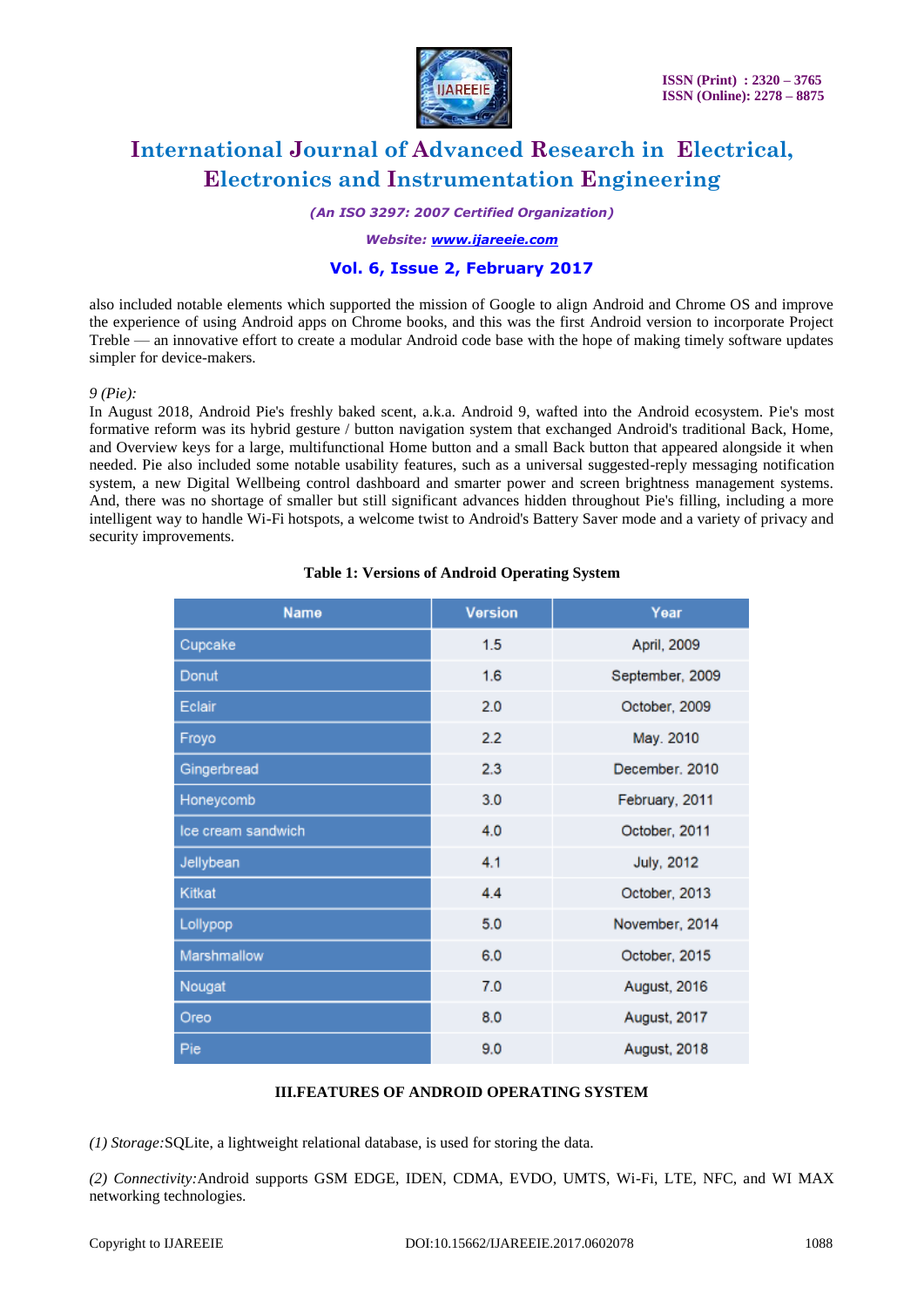

*(An ISO 3297: 2007 Certified Organization)*

*Website: [www.ijareeie.com](http://www.ijareeie.com/)*

# **Vol. 6, Issue 2, February 2017**

*(3) Messaging:* SMS and MMS are available ways of messaging including threaded text messaging and Android Cloud to Mobile Messaging (C2DM) and now updated version of C2DM, and The Google Cloud Messaging (GCM) is also part of Android Push Messaging.

*(4) Multiple language support:*Supports multiple languages.

*(5) Web browser:*The web browser available in Android, combined with the Chrome V8 JavaScript engine, is based on the open source Web Kit software engine. The browser scores 100/100 on the Android 4.0 Acid3 Check [9].

*(6) Java support:*While most Android programs are developed in Java, the platform does not have Java Virtual Machine, and Java Byte Code is not executed. The Java classes are compiled into Dalvik executable and run on Dalvik, a modified virtual machine specifically designed for Android and optimized for mobile devices with limited memory and CPU battery power. Support for J2ME may be provided through third party applications.

*(7) Multi-touch:*Android has native multi-touch support that was originally made accessible in handsets such as the HTC Hero. Originally, the feature was disabled at the kernel level (possibly to avoid infringing Apple's patents at the time on touch screen technology). Google has since released an update for both the Nexus One and the Motorola Droid that allows native multi-touch.

*(8) Bluetooth:*Supports A2DP, AVRCP, file sending (OPP), phonebook access (PBAP), voice dialing, and phone-tophone touch sending. Keyboard, mouse, and joystick (HID) support is present in Android 3.1 + and early versions through the customization of manufacturers and third party applications [10].

*(9) Tethering:*Android supports tethering which makes it possible to use a phone as a wireless / wired Wi-Fi hotspot. This had been supported by third-party applications or manufacturer customizations prior to Android 2.2.

### **IV.CONCLUSION**

The market for smartphones is rising every day with Android being the most popular platform and having the largest market share for use and number of units shipped worldwide, which is 350 million units and 86.8 percent market share. Android has grown rapidly over the past 4 years becoming the most used smartphone operating system in the world. It's because Android doesn't release 1 phone from 1 company with 1 new OS every year, but countless phones from numerous companies, adding their own twist, throughout the year, developing gradually day-by-day. Android's configuration feature is unparalleled compared to Apple's and Microsoft's software that allows users to change and customize almost every aspect of Android that most iPhone and Windows 7 users wouldn't dream of.

#### **REFERENCES**

[1]D. Louis, P. Müller, D. Louis, and P. Müller, "Android," in Android, 2016.

[2]M. Butler, "Android: Changing the mobile landscape," IEEE Pervasive Comput., 2011, doi: 10.1109/MPRV.2011.1.

[3]Tutorial Point, "Android Tutorial," Android, Tutor.Point, 2014.

[4]P. Gilski and J. Stefanski, "Android OS: A Review," TEM J., 2015.

[5]M. Narmatha and S. V. Krishnakumar, "Study on Android Operating System And Its Versions," Int. J. Sci. Eng. Appl. Sci., 2016. [6]"EVOLUTION OF ANDROID OPERATING SYSTEM: A REVIEW," Asia Pacific J. Contemp. Educ. Commun. Technol., 2018, doi: 10.25275/apjcectv4i1ict2.

[7]K. Divyap and S. VenkataKrishnakumar, "COMPARATIVE ANALYSIS OF SMART PHONE OPERATING SYSTEMS ANDROID, APPLE iOS AND WINDOWS," Int. J. Sci. Eng. Appl. Sci., 2016.

[8]S. Bhardwaj, Android Operating Systems. 2013.

[9]B. Kirthika and S. Prabhu, "Android Operating System : A Review," Ijtrd, 2015.

[10]P. Khanna and A. Singh, "Google Android Operating System: A Review," Int. J. Comput. Appl., 2016, doi: 10.5120/ijca2016911008.